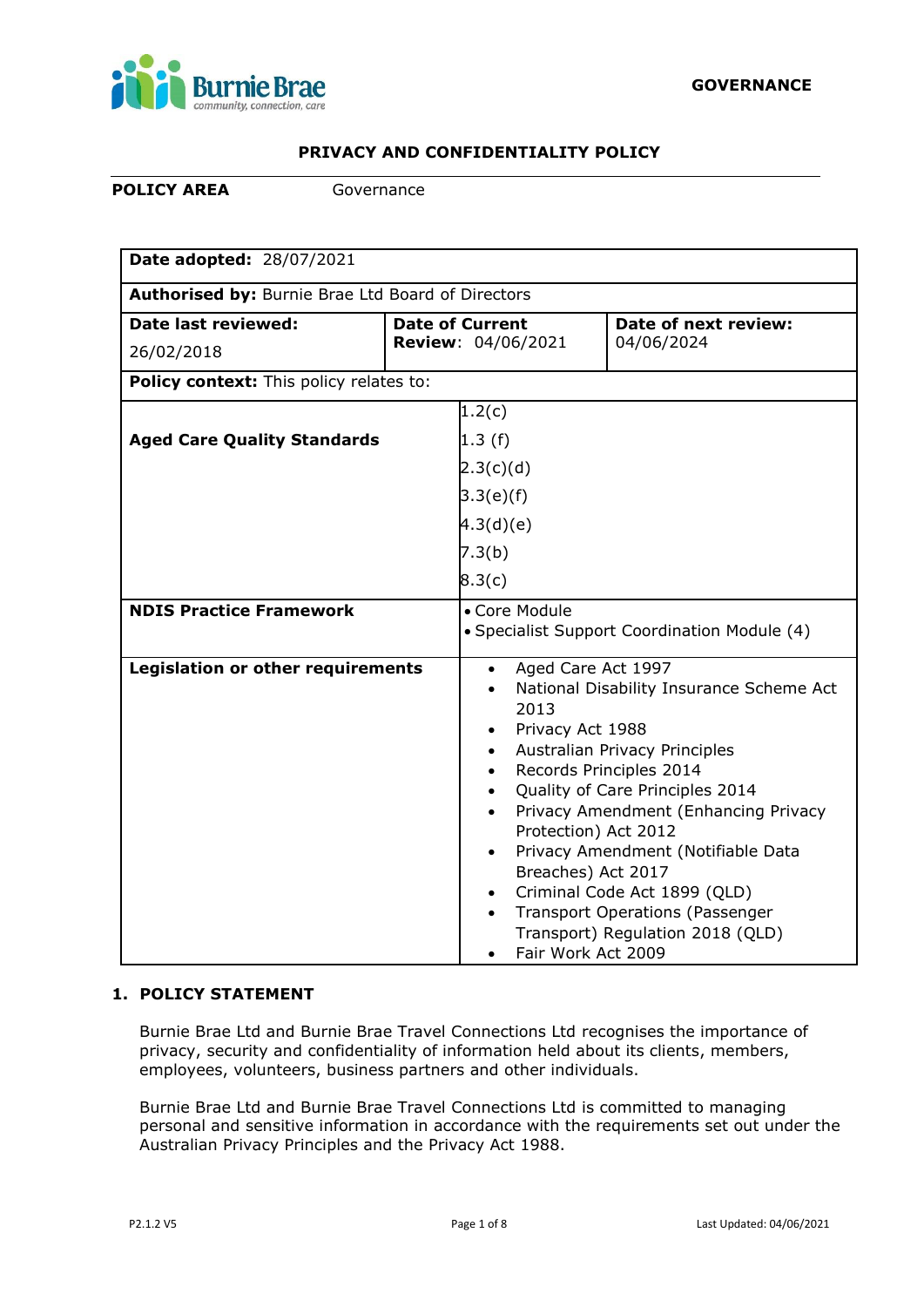

- 1. To ensure Burnie Brae meets its legislative and ethical obligations as an employer and service provider in relation to protecting the privacy of individuals through its systems, practices and procedures;
- 2. To ensure individuals are provided with information about their rights regarding privacy, including their right to access and correct their information, lodge a privacy complaint and have that complaint dealt with fairly and promptly.
- 3. To ensure all employees, board members, consultants, contractors, students and volunteers understand their responsibilities in relation to compliance with the Privacy Act and the Australian Privacy Principles.

# **3. DEFINITIONS**

Throughout this policy, the following definitions apply:

### **Burnie Brae**

For the purpose of this policy, 'Burnie Brae' includes Burnie Brae Ltd and Burnie Brae Travel Connections Ltd

### **Workers**

Any person who carries out work in any capacity for Burnie Brae and Burnie Brae Travel Connections including:

- Employees
- Contractors
- Employee of a contractor
- Students
- Volunteers

# **Client**

Any individual who receives services from either Burnie Brae or Burnie Brae Travel Connections for the purpose of this policy, the term 'client' is inclusive of the terms client, consumer, participant, customer and member.

# **Australian Privacy Principles (APPs)**

13 Principles formed as part of the Privacy Amendment (Enhancing Privacy Protection) Act 2012 which govern the standards, rights and obligations for:

- The collection, use and disclosure of personal information;
- Accountability and governance requirements in relation to personal and sensitive information;
- The integrity and correction of personal information held by Burnie Brae;
- The rights of individuals to access their personal information held by Burnie Brae.

# **Personal Information**

Information or an opinion, whether true or not, and whether recorded in a material form or not, about an individual whose identity is apparent, or can reasonably be ascertained, from the information or opinion.

# **Sensitive Information**

Personal Information about an individual's:

- health;
- racial or ethnic origin:
- political opinions;
- membership of a political association, professional or trade association or trade union;
- religious beliefs or affiliations;
- philosophical beliefs;
- sexual orientation or practices;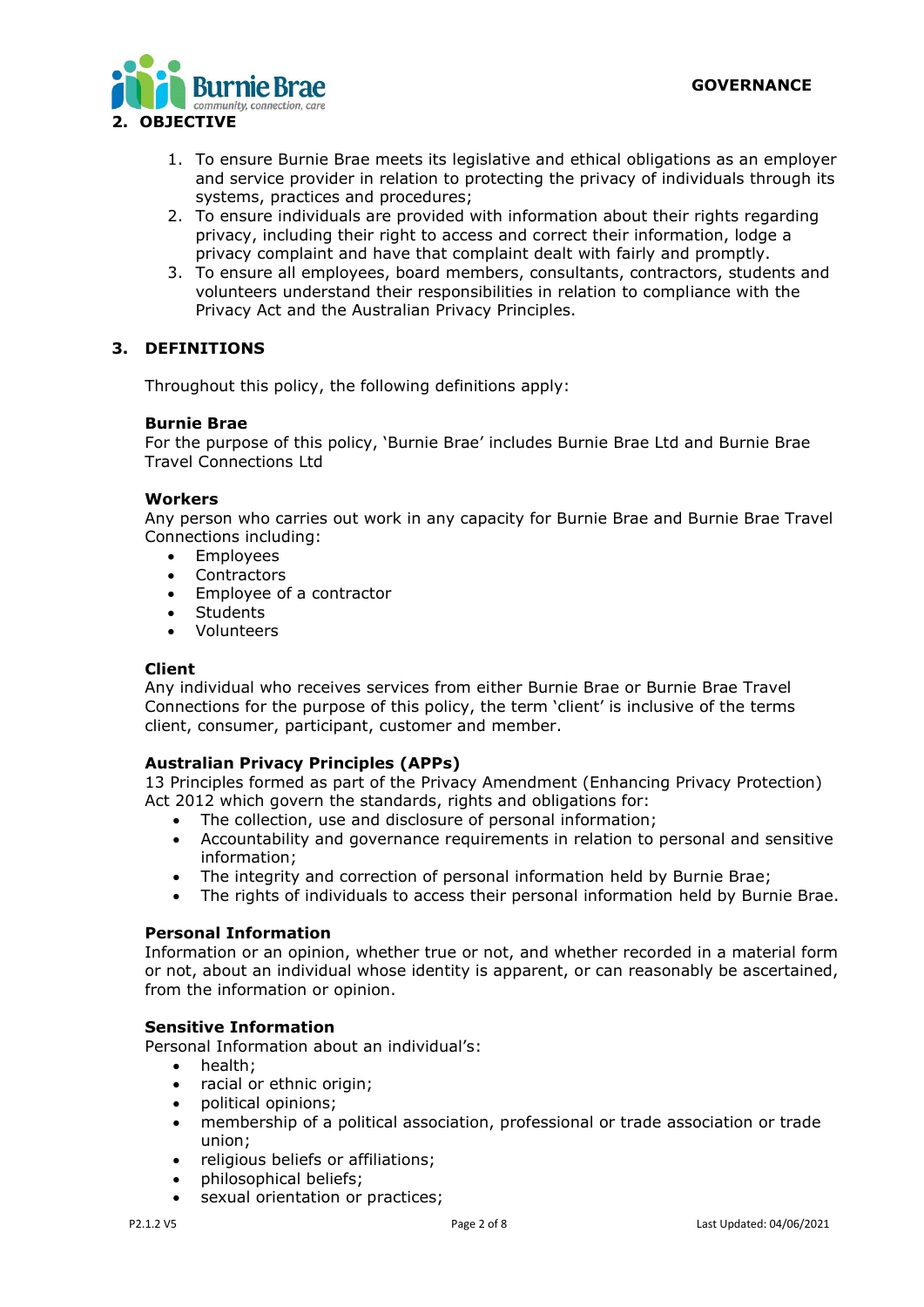

# **4. PROCEDURES**

### **4.1 Collection of Personal Information**

Burnie Brae collects Personal Information, and maintains records in order to:

- Communicate with clients:
- Provide services:
- Comply with reporting requirements to third parties, including government departments;
- To track our activities and operations.

Burnie Brae will, at all times, endeavour to only collect information needed to enable us to provide services to its clients, or to carry out a particular function or activity. Personal Information will be stored securely either in hard copy at our offices, or on a secure computer server located in Australia.

Where possible, Burnie Brae will restrict access to Personal Information to individuals who have:

- a direct role in providing the service, function or activity;
- a quality assurance responsibility, i.e. auditing, supervision; or
- an administrative role related to records management.

Burnie Brae may collect Personal Information from third parties. This will only occur if:

- Burnie Brae reasonably believes the client would have expected the third party to have provided us with the information e.g. My Aged Care;
- Where the third party has told us that the client was informed about them providing us with the information;
- Where the client is informed that we are collecting the information from the third party.

When collecting Personal Information, workers are to ensure the client is informed of why we need the information and what we will do with it. We will endeavour to do this at the time of collection or, if not practicable, as soon as we can after collection.

At times it may be necessary for Burnie Brae to not disclose why the information is being collected. This may occur where it:

- May pose a serious threat to the life, health or safety of an individual, or pose a threat to public health or safety.
- May jeopardise the purpose of collection or the integrity of the Personal Information collected and there is a clear public interest in the purpose of collection.
- Would be inconsistent with another legal obligation, for example, by breaching a statutory secrecy provision, a client's legal professional privilege, or a legal obligation of confidence.
- Where the impracticability of notification, including the time and cost, outweighs the privacy benefit of notification.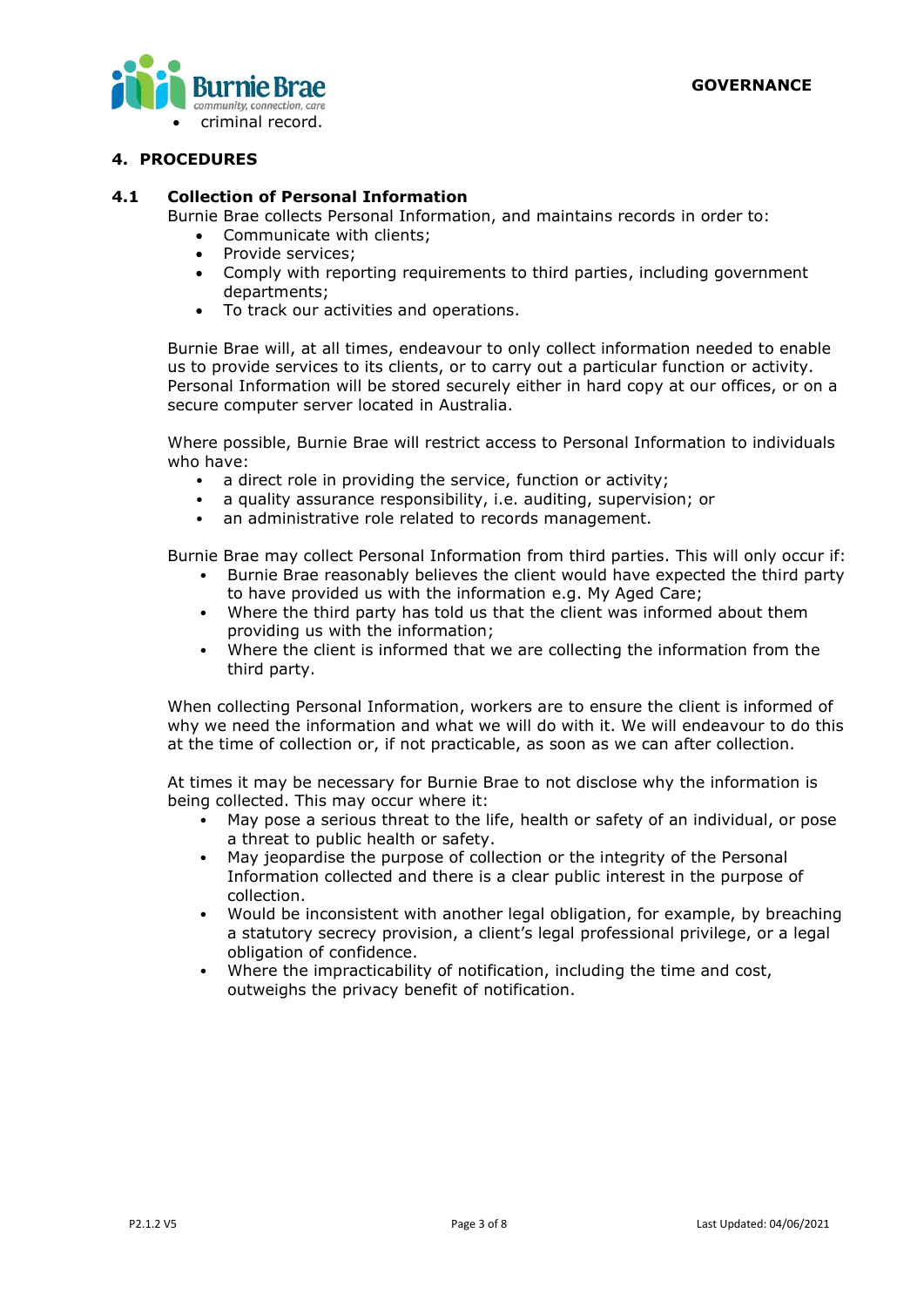

#### **Anonymity and Pseudonymity**

Clients have the option to withhold personally-identifying information or to use a pseudonym when dealing with Burnie Brae. However, this only applies where it is reasonably practicable to do so and may limit the client from engaging in certain activities with Burnie Brae.

For example, clients are able to make an anonymous complaint, however, Burnie Brae will be unable to provide feedback to the client in relation to the complaint and the inability to contact the client for more information may limit the ability for the complaint to be fully investigated.

# **Passive Information Collection**

Due to the use of various technologies, such as cookies, server logs and clickstream data, information can be passively collected by Burnie Brae, when navigating Burnie Brae websites. This means, that information can be gathered without the individual actively providing the information. For example, Burnie Brae may collect information about matters including, but not limited to, the date, time and duration of visits and which pages of a website are most commonly accessed. This information is generally not linked to an individual's identity, except where our website is accessed via links in an email.

### **Collection of Personal Information through websites, social media platforms and subscription services**

Burnie Brae has a number of websites and social media platforms. Burnie Brae may collect Personal Information when:

- an email address is provided by an individual to subscribe to receive a newsletter or when signing up to activities, programs or events;
- an electronic/web form is completed. The information on completed electronic/web forms will be kept for as long as Burnie Brae requires the information to provide the service or information requested;
- an individual comments on a social media post;
- an individual leaves a review on a website or social media platform.

Burnie Brae newsletters and subscriptions will always provide a simple means for 'opting out' of receiving further updates and Burnie Brae will always comply with these requests.

Burnie Brae will not disclose personal information for the purpose of direct marketing unless the client has provided authorisation to do so.

Clients commenting on Social Media Platforms should be aware that any information posted or disclosed in these areas becomes public information and that Social Media Platforms have their own privacy policies relating to the handling of Personal Information.

# **4.2 Use and Disclosure of Personal Information**

- 1. No information is disclosed about an individual without their or their legal representative's consent except:
	- Non-identifying data required by funding bodies and by government departments for planning purposes
	- Where disclosure is required or authorised by law (such as court subpoena or staff testifying under oath)
	- Where it is reasonable to believe the disclosure is necessary to prevent or lessen serious threat to the life or health of the client or another person
	- To report missing persons
- 2. Where information is disclosed, it is only used for the purpose for which it was intended.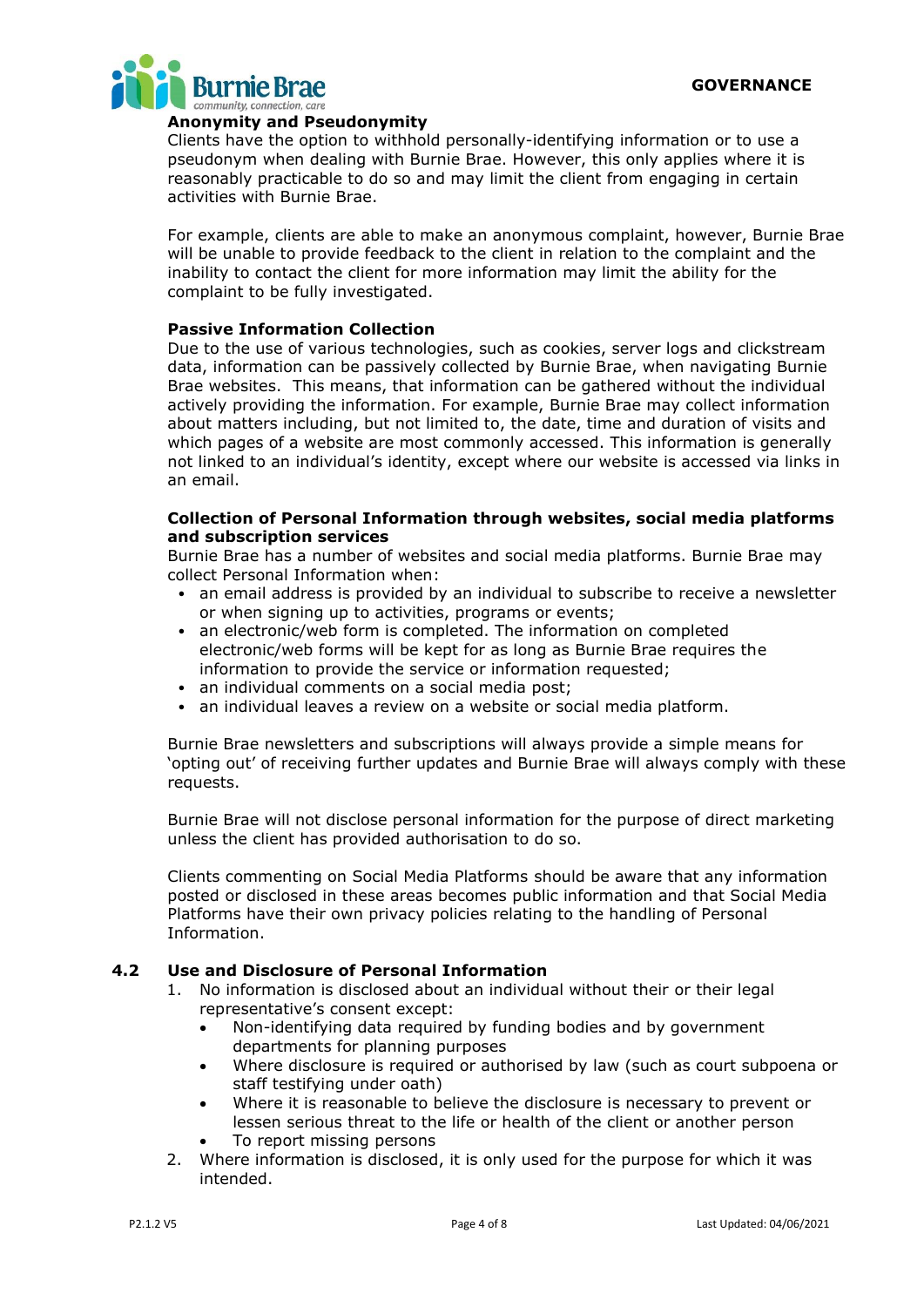

#### **Cross Border Disclosures**

- 1. Burnie Brae will ensure no personal information is disclosed 'cross-border' to an overseas recipient until all reasonable steps have been taken to ensure no breaches relating to disclosure of personal information, will occur.
- 2. Only the CEO may authorise the transfer of personal information and only following receipt of individual consent.

### **Adoption, Use or Disclosure of Government Related Identifiers**

Burnie Brae workers will not adopt, use or disclose a government related identifier unless an exception applies (please see Australian Privacy Principles for further information relating to exceptions).

# **4.3 Security and Personal Information**

- 1. All Personal Information whether written, electronic, spoken or observed is to be treated as private and confidential.
- 2. Burnie Brae and its workers must take reasonable steps to protect the Personal Information it holds from misuse, loss, unauthorised access, modification or disclosure.
- 3. All 'hard copy' Personal Information must be stored in key lockable filing cabinets or cupboards.
- 4. 'Electronic information' is to be stored on a secured network with security permissions applied to folders to allow access to persons with authority to access the particular content within the folder. Burnie Brae have implemented frequent Information Technology (IT) health checks to ensure the safeguard of data and systems security.
- 5. Burnie Brae will safely destroy or delete Personal Information that is no longer required to be kept for authorised purposes.

#### **4.4 Confidentiality Agreements and Staff Training**

All staff, volunteers, students and Board members agree to, and sign, a Confidentiality Agreement prior to be given access to any Personal Information.

All workers receive Privacy and Confidentiality training at induction and annually, which includes how Personal Information is to be collected, used and disclosed in accordance with the Australian Privacy Principles and the Privacy Act.

All contractor agreements include clauses requiring contractors and their employees, to be bound by the Australian Privacy Principles and the Privacy Act.

#### **4.5 Access to Personal Information**

Clients have the right to request a copy or to view their Personal Information, including their client file, at any time:

- 1. All requests must be in writing and forwarded to the Manager of the associated program for actioning;
- 2. The Manager will consider all requests made by client or their requesting representative and should there be no eminent health risk to the client, information will be provided;
- 3. Should the Manager identify a risk to a client which may arise due to the disclosure of information from a client's file, this particular information may be withheld. Legal advice will be sought when required;
- 4. Burnie Brae reserves the right to invoice for the cost of providing a client file to clients and or their representatives, this does not include a cost to amend incorrect records on behalf of the client.

# **4.6 Quality and Correction of Personal Information**

Burnie Brae makes every effort to ensure personal information collected is accurate, complete and up to date. This includes maintaining and updating Personal Information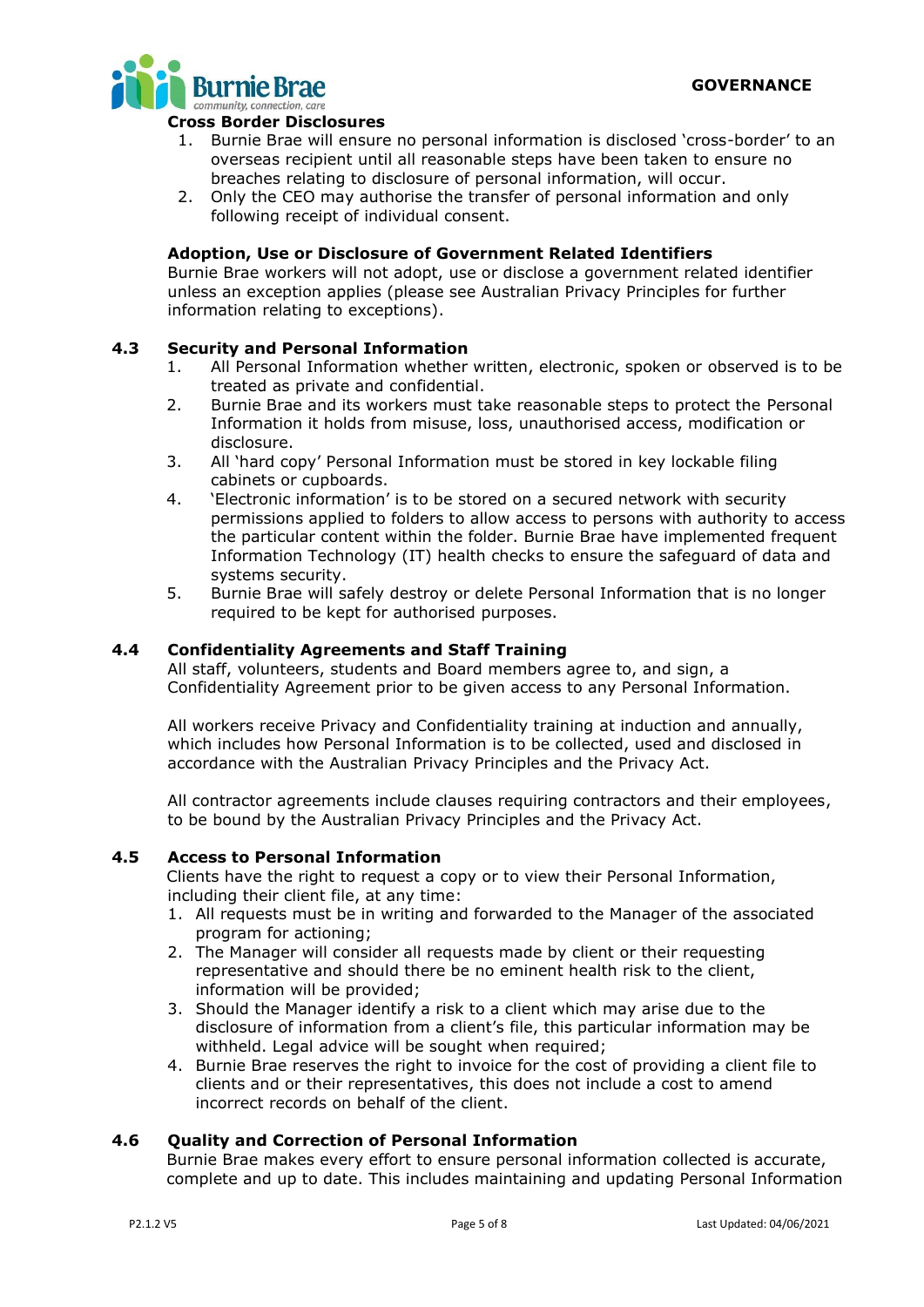

when we are advised that Personal Information has changed, is incorrect, out-of-date or misleading.

# **4.7 Notifiable Data Breaches Scheme (NDBS)**

Under the Notifiable Data Breaches (NDB) scheme, Burnie Brae must notify affected individuals and the Office of the Australian Information Commissioner (OAIC) when a data breach is likely to result in serious harm to an individual whose personal information is involved.

A data breach occurs when personal information an organisation or agency holds is lost or subjected to unauthorised access or disclosure. For example, when:

- a device with a customer's personal information is lost or stolen.
- a database with personal information is hacked.
- personal information is mistakenly given to the wrong person.
- Upon discovery of any identifiable personal information security breaches within Burnie Brae, the Chief Executive Officer (CEO) and Chief Operating Officer (COO) must be notified immediately by the Manager or Team Leader and an Incident Report will be completed.
- The Quality and Compliance Coordinator (QCC) (or other delegated staff member) will investigate all breaches to establish if the breach is likely to result in serious harm to any individuals.
- The QCC will provide a report to the CEO and COO within 3 business days, following notification of the breach with the following information:
	- a. The type of breach (unauthorised access, unauthorised disclosure of personal information or loss of personal information)
	- b. Whether the breach is likely to result in serious harm to one or more individuals
	- c. If the breach is unable to be contained, it is likely to result in a serious risk, even with remedial action.

The QCC will consider the following information when investigating the type of breach and serious harm.

- a) Sensitivity of the information
- b) Number of security measures protecting the information
- c) Persons or kinds of persons who have obtained the information
- d) Whether those persons could circumvent security technology
- e) Nature of the harm
- f) Other relevant considerations.
- The CEO and COO will review the investigation report and will make a determination as to whether the breach is considered a Notifiable Data Breach under the Notifiable Data Breaches Scheme.
- If the breach is considered a Notifiable Data Breach, it will be reported to the *Office of the Australian Information Commissioner* and any affected parties, along with any corrective action within **30 days** from discovery of the breach.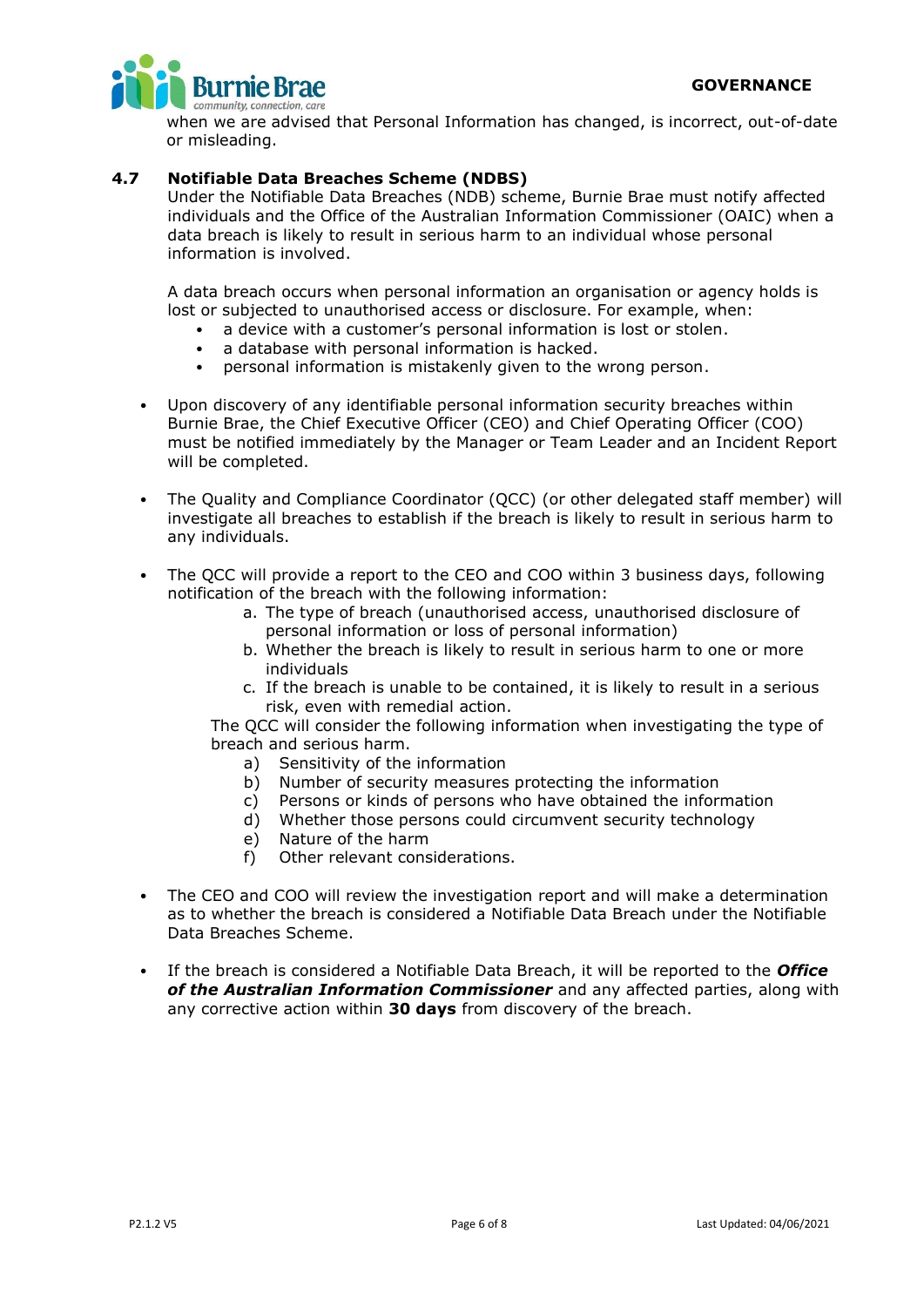

#### **4.8 Security Cameras**

Burnie Brae uses security cameras in its buildings and vehicles in accordance with Australian and Queensland legislation.

This means that:

- Signage advising that CCTV cameras are in operation will be prominently displayed where use inside and outside of Burnie Brae buildings;
- Security cameras will only be used in public areas;
- Recorded personal information will be kept secure and destroyed when no longer required:
- Burnie Brae fleet vehicles have externally-focussed front and/or rear-facing cameras installed but do not record images or audit of people inside the vehicles.

# **4.9 Employment Records and Employee Personal Information**

Personal information held by Burnie Brae, relating to someone's current or former employment, isn't covered by the Australian Privacy Principles, if the information directly relates to the person's employment.

Burnie Brae maintains employee records and personal information (including volunteer records) as private and confidential and will not disclose an employee's personal information to any third party unless required:

- By a government agency or by law;
- By an auditor on behalf of a Government Department, the Aged Care Quality and Safety Commission or the NDIS Quality and Safeguards Commission;
- To fulfil the compliance requirements as a supplier to another Service Provider e.g. another Approved Provider may request police certificates for Burnie Brae staff providing services to their clients as part of a supply agreement.

Where possible, employee's permission will be requested prior to the disclosure or the information will be de-identified.

# **Requests for employment records**

If an employee, or former employee, requests access to their own employment records, Burnie Brae will make a copy available for them to inspect and copy. Alternatively, Burnie Brae will post a copy to the employee.

# **Providing References**

Employees wishing to have a reference provided by Burnie Brae must ensure that the person providing the reference is aware of their consent to disclose their personal information relating to their employment.

Managers, supervisors and team leaders providing references are to only comment on facts relating to the employment relationship e.g. the employee's skills, performance and conduct, their type and length of employment. Sensitive information, such as medical information, should not to be provided.

# **Unsuccessful Job Applicants**

The Australian Privacy Principles do apply to personal information about unsuccessful job candidates. This includes applicants' resumes, contact details, references and academic transcripts. All personal information relating to unsuccessful job candidates will be destroyed within six months of the position being filled when the information is no longer required.

# **4.10 Privacy Complaints**

Complaints about Privacy, including breaches of privacy and confidentiality, will be dealt with under the Compliments and Complaints Management Policy. Privacy complaints can be made: